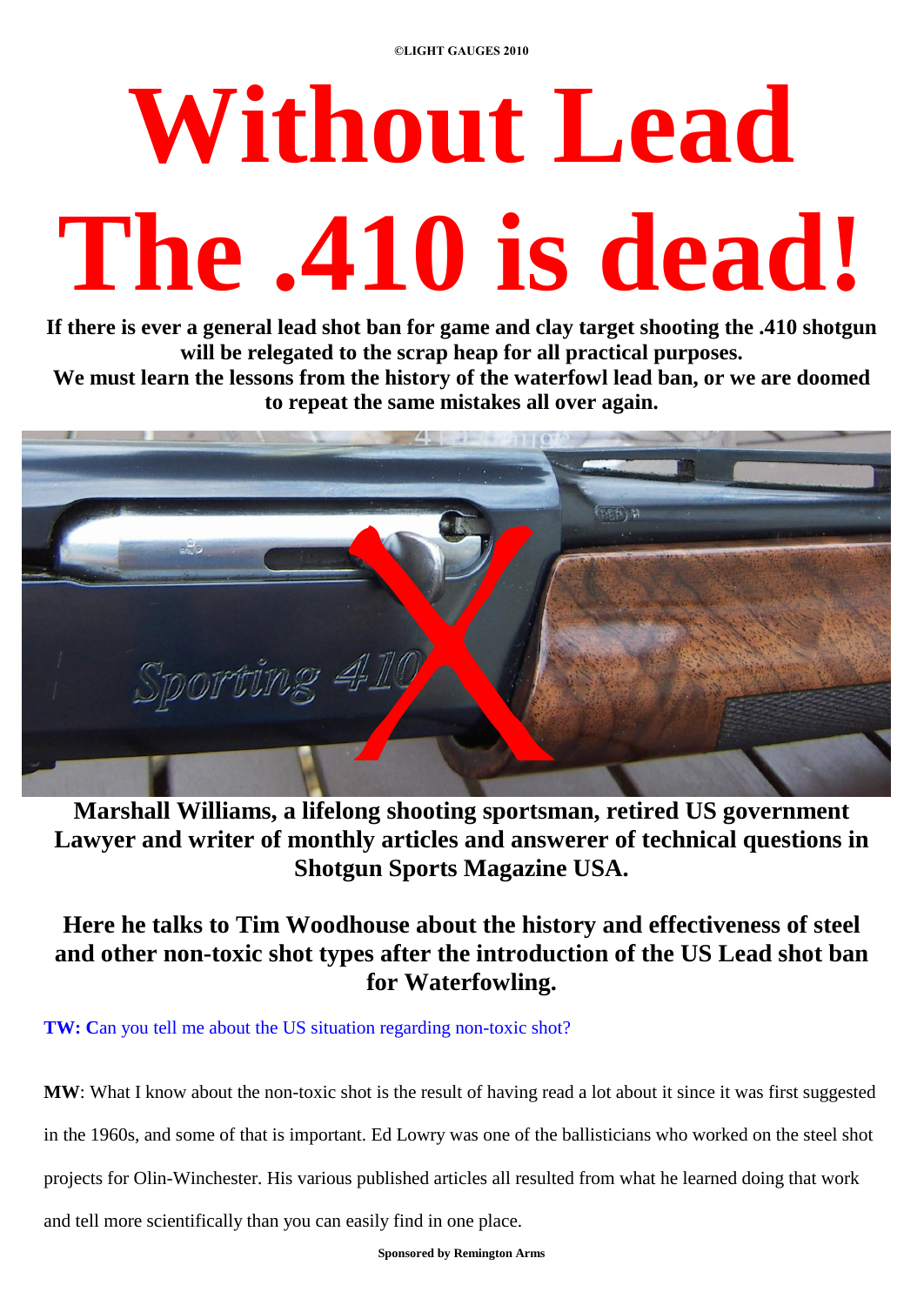He also produced a computer ballistics programme in the 1990's with Keith Garner, which was based on the results of all of their extensive ballistic testing and findings.

It appears that lead poisoning resulting from ducks ingesting lead shot, has been known to exist since as long ago as the 18<sup>th</sup>. Century. The ducks apparently ingest the shot as they pick up small stones, which are held in their gizzards and are necessary for digestion.

Since the shot goes into the gizzard rather than the stomach and intestines, it does not quickly pass through the system, but stays in the crop until it has been worn away. This makes lead shot a greater danger for ducks and waterfowl as they live and feed in the areas where they are shot.

It was obvious that waterfowl could be saved if there were a non-toxic alternative to lead shot. For this reason, the federal (not States, i.e., Washington, DC, not New York or Virginia\*,) wildlife authorities had studies done to determine how serious the problem was and whether there was a reasonable alternative.

\* Under the American system, the federal government manages migratory game birds and waterfowl because they travel over many States and are in "Interstate Commerce." This provides uniform management of the resource. Upland game birds, grouse pheasants, turkey, quail, etc. are local birds and are managed by the States as the State see fit.

The mortality studies were based on "worst case scenarios" and these required working with all worst-case assumptions, which determined that some ducks could be saved if there were no lead shot in the water. What is now long forgotten, were the studies relating to how lead shot damage could be minimized.

### **TW**: What were these?

**MW**: It was found that lead shot sizes larger than US #5s (3mm/UK4's) quickly sink too deeply into the mud for the ducks to pick them up, and that lead shot heavily plated with copper and/or nickel, posed little or no lead poisoning dangers.

**TW**: That's very interesting, which presumably means that UK number 3 lead shot and larger sizes would fall into this category, but what about the other non-toxic shot types?

**Sponsored by Remington Arms MW**: Several metals were tested in the early days as alternatives to lead shot, including steel and copper.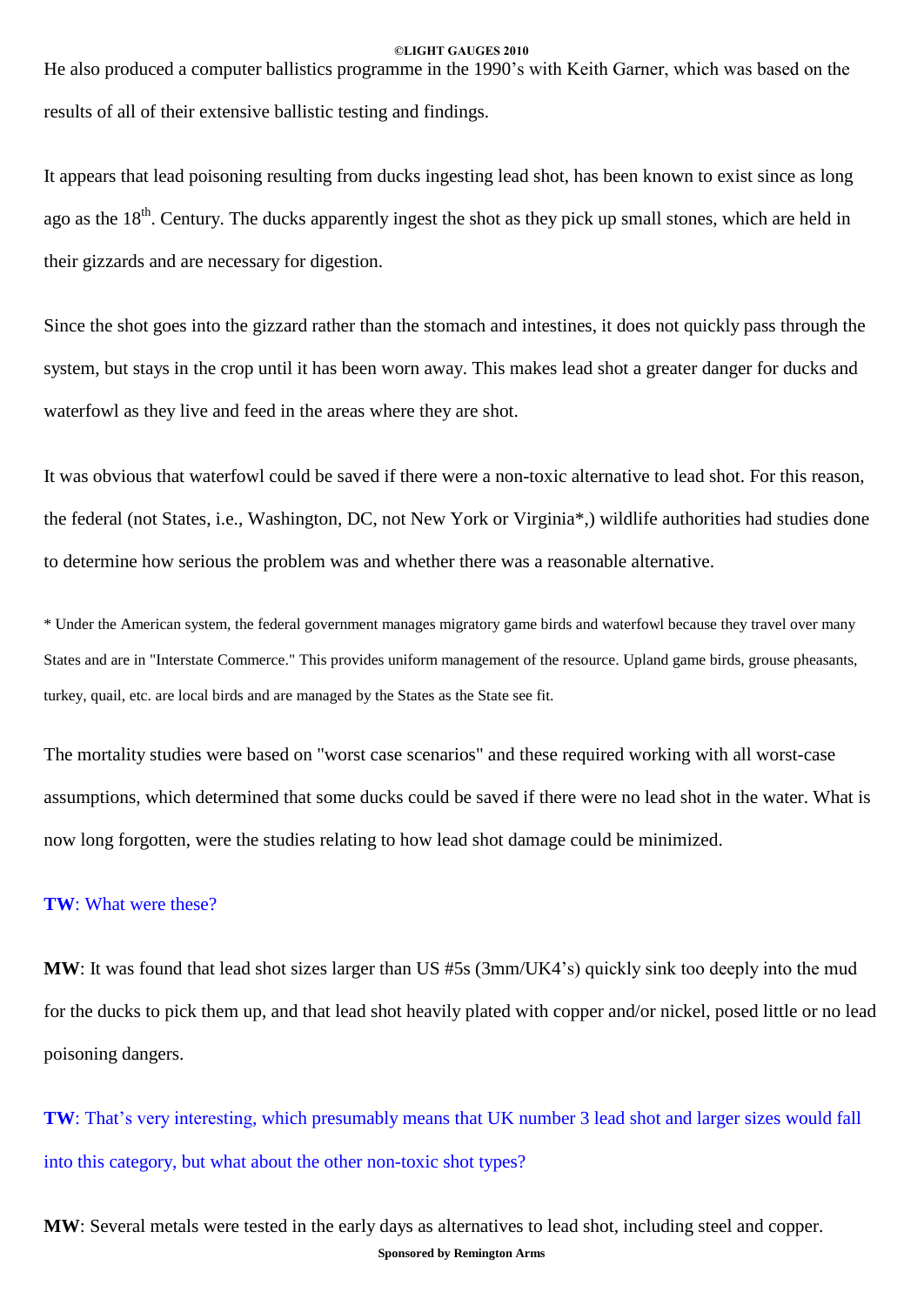It was easily demonstrated that the wounding characteristics of steel shot were inferior to lead for hunting. It has only two-thirds the density of lead.

Therefore, the ballistic coefficient of any size steel shot is only two-thirds of a similar size lead pellet. Steel shot loses its velocity and energy much faster than lead and therefore loses its killing power much faster. That in a nutshell is my and everyone else's (USA) opinion of steel shot.

Importantly it was widely believed that steel shot would result in more birds being wounded and lostdue to its inferior wounding characteristics than would die of lead poisoning. Without regard to what may have been the better idea, the political result was that only steel shot was mandated for certain problem areas on certain flyways.

**TW**: So only steel shot pellets were allowed in these areas, but why not any of the other non-toxic types that were being tested at the time?

**MW**: There was no provision for any other non-toxics, a point on which the federal authorities made no effort at all. I attribute this to the general opposition to change once a position has been taken, and a law made. This also made it more difficult for alternative non-toxics that were studied and put forward in the US, because of the "red tape" involved in attempting to do it.

## TW: What were these steel shot loads like to shoot?

**MW**: The early results were many, surprising, and sometimes expensive. One had to use much larger steel shot in the hopes of obtaining suitable energy and penetration on target. The then rule of thumb was two sizes/half an mm larger to try to match up striking energy levels. This also resulted in a considerable loss in range.

After a general experience of excessive wounding, it was later found that much larger steel pellet sizes were required to achieve parity of penetration when compared to lead.

This progressed to the introduction of the very large, long forgotten US buckshot sizes like T, carrying 52 pellets to the ounce in steel, with a diameter of 0.200inch/5.1mm (UK AAA equivalent) and F, having 39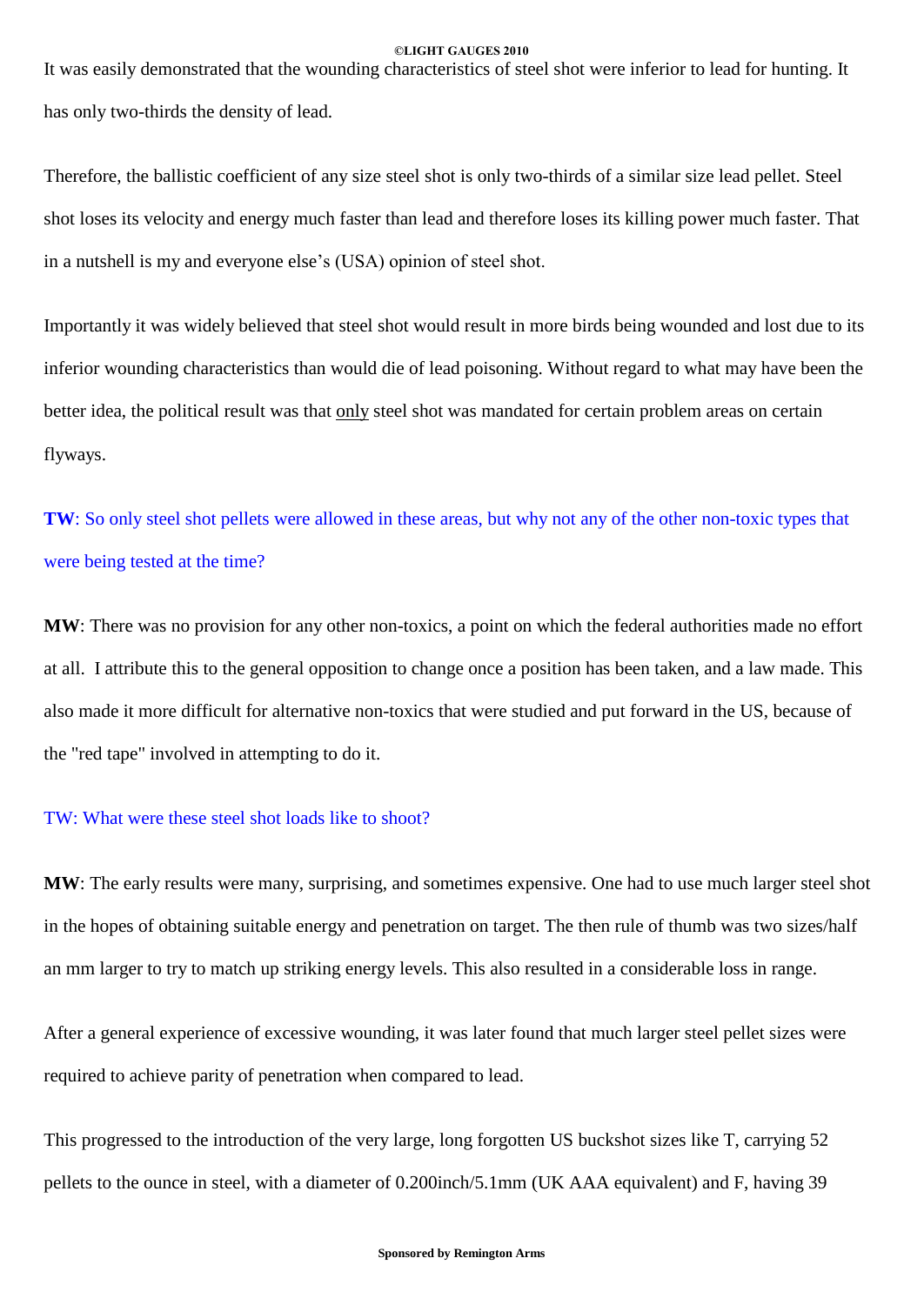pellets to the ounce in steel, with a diameter of 0.220inch/5.6mm (UK SSSSG equivalent), which were reintroduced in steel shot for waterfowl use.

Higher velocities increased energy slightly, so velocities also became higher. However, with far fewer numbers of pellets to the ounce, these much larger shot sizes resulted in much thinner patterns, even for large birds like geese.

This is why in both 10 and 12gauge, the longer 3½ inch magnum shells were introduced, so that more of this very large steel shot could be accommodated.

**TW**: These days we hear much of potential gun barrel damage attributable to steel shot, but what were the problems?

**MW**: Shooting steel shot caused "peening" of a shotgun's barrel just behind the choke and a tiny bulge appeared, right where choke starts, similar damage was also seen at the chamber cones.

Shooters who tried to reload steel shot, and it was very hard to find the components, discovered that steel shot scored the inside of their barrels unless it was contained in a much thicker plastic shot protectors than were available. Shooters also discovered that it patterned very poorly in their full choke duck guns.

Gun makers had to redesign their barrels with much thicker metal behind the choke. Ammunition makers had to develop heavy shot insulators (plastic wads), which reduced the amount of shot that could be fitted in the cartridge casing. Shooters then discovered that steel patterned better in more open chokes. I discovered through research that it also patterns better in larger bores. Ten bores out pattern 12s; 12s out pattern 20s.

**TW**: So in your opinion, would it be fair to say that smaller bore guns such as the English shorter cased 20gauge, the 28 and the .410 bores would be rendered obsolete with the mandatory use of steel shot in particular, because their smaller case volumes would not be able to hold a worthwhile shot charge for any practical sporting use?

**Sponsored by Remington Arms MW**: Yes, most definitely, the patterns based on experience would most likely be non-too good. There is also the problem of the lack of available wads and very high potential breech pressures. They could theoretically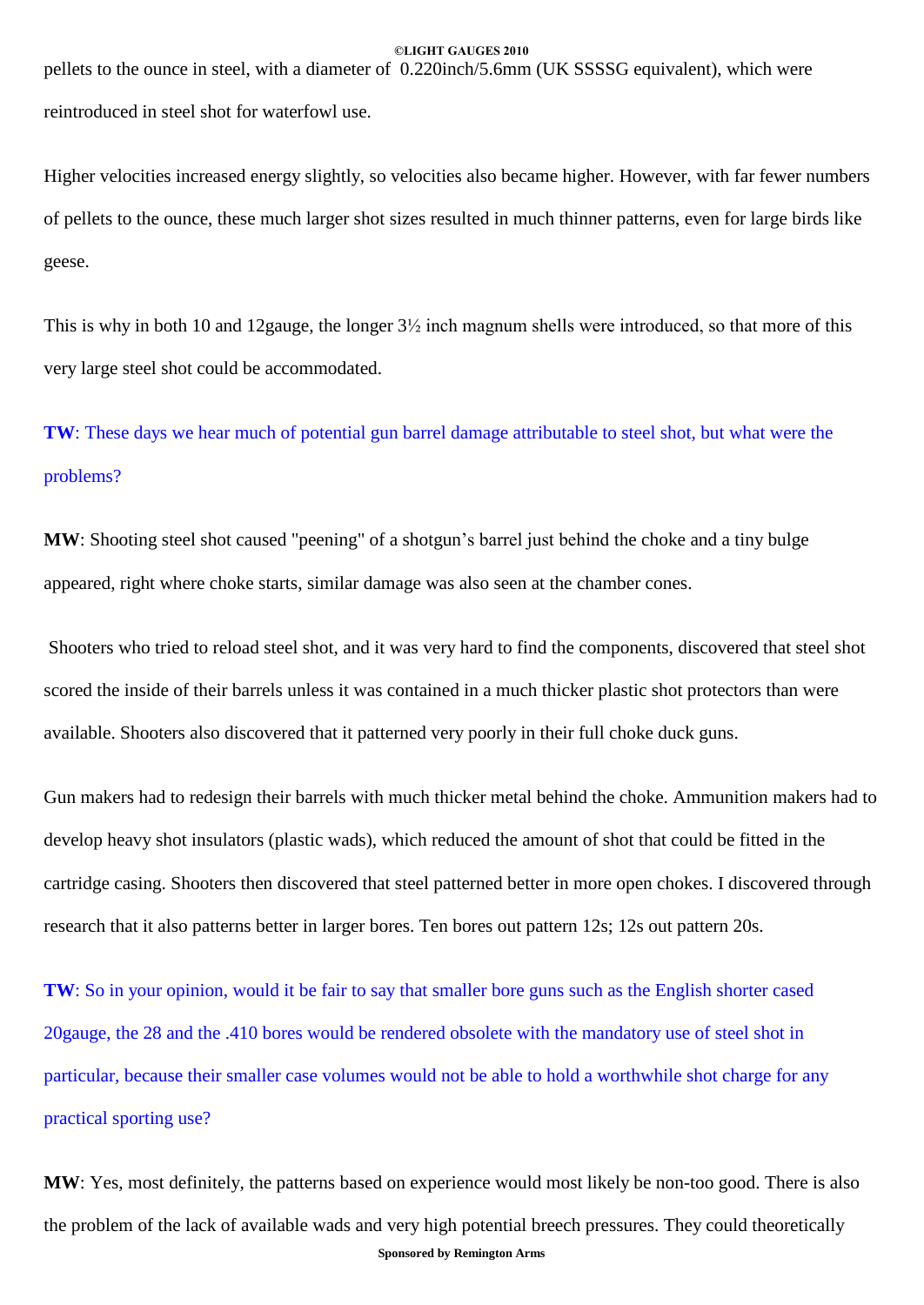still be used with very light shot loads of other non-toxic shot at very limited ranges, but they would be prohibitively expensive, and largely ineffective for sporting purposes.

**TW**: When the steel only rules came in were there any exceptions that allowed the continued use of lead shot in the designated areas?

**MW**: Yes. When the steel rules were first introduced, the laws permitted the use of lead shot in any gauges for which there were no factory loaded steel shot cartridges available. So as a consequence of this, the 16gauge made a brief comeback. The 10gauge obviously holds a lot more shot than the 12, so these had a big surge in popularity. Both the 16 and 10 gauges had been in steep decline up until this point.

**TW**: So larger bores and bigger cartridges were needed with steel shot, but its use was enforced only in certain areas, so how did the blanket lead shot ban come to pass?

**MW**: In general, the steel shot was roundly condemned in print from the beginning and the political process leading to its adoption and the stone-wall of opposition to any reconsideration was also condemned.

Eventually, all of this got sorted out, but not without a lot of shooters retiring their favourite old guns either due to damage or fear of damage. Then one day, the feds decided to extend the ban on lead to all of the flyways.

# **TW**: Why did they do that?

**MW**: Well, government always wants to expand. Later, they further expanded the ban to any hunting of waterfowl whether in a waterfowl area or not. For example, there is a catch basin about half a mile behind my house, which is home to a lot of Canada geese, and they sometimes fly directly over my house.

If I want to shoot one, I would legally be required to use steel shot, although I can shoot rabbits, squirrels, grouse, turkey, etc. with lead down by the pond.

## **TW**: What about the other types of non-toxic shot?

**Sponsored by Remington Arms MW**: Eventually some red tape was cut and testing of non-steel non-toxics began. With enough tests, they have been allowed generally co-equal status with steel for waterfowl hunting. Many of these are suitable for old style